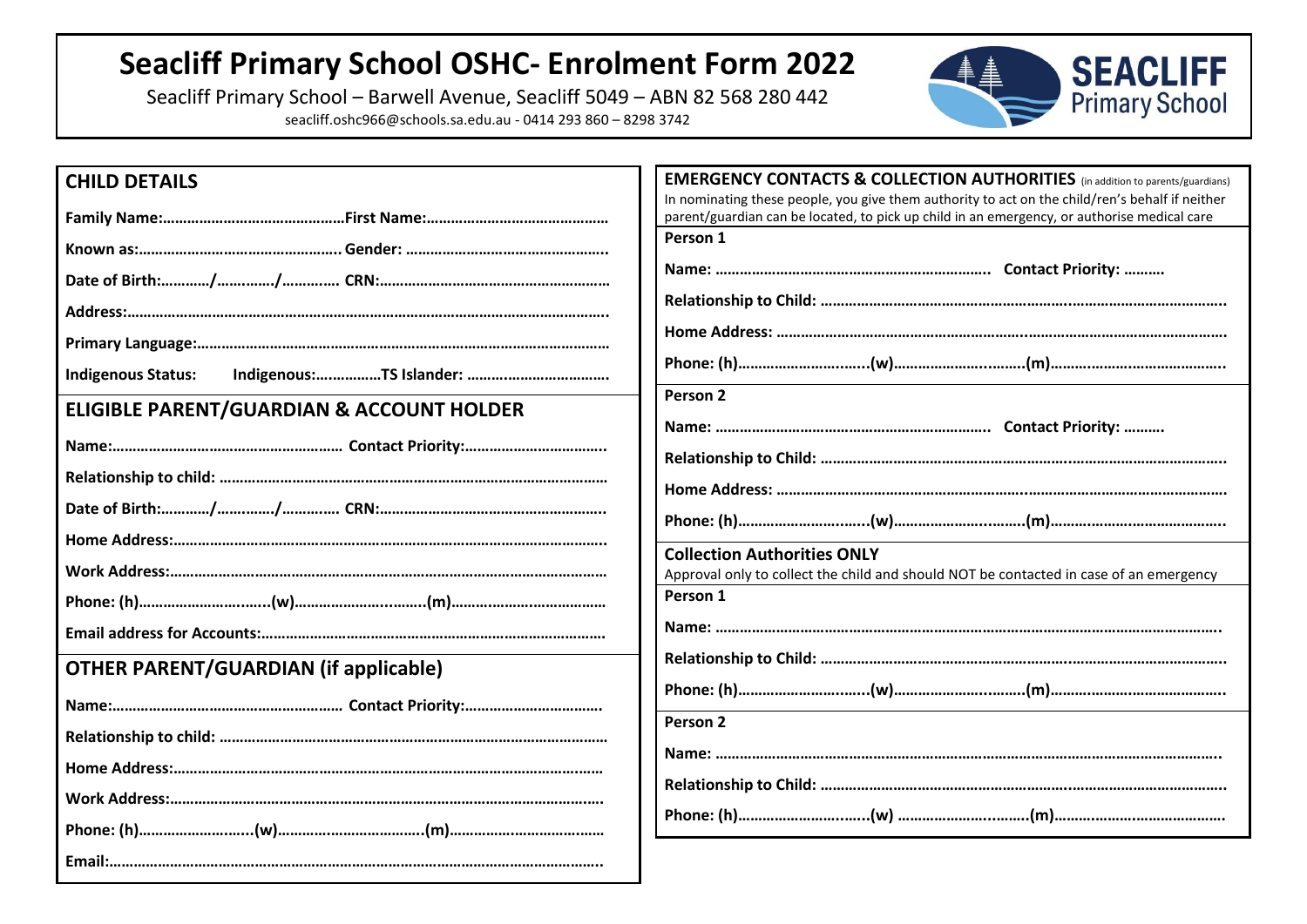| <b>MEDICAL AND HEALTH INFORMATION</b>                                             |                                                                                                                                                                                             |  |  |  |
|-----------------------------------------------------------------------------------|---------------------------------------------------------------------------------------------------------------------------------------------------------------------------------------------|--|--|--|
| Has your child/ren received all immunisations appropriate for their age?          | <b>Reaction / Medication:</b><br>Foods:                                                                                                                                                     |  |  |  |
|                                                                                   |                                                                                                                                                                                             |  |  |  |
| I accept full responsibility if my child/ren is/are not immunised:                |                                                                                                                                                                                             |  |  |  |
|                                                                                   |                                                                                                                                                                                             |  |  |  |
| Has the child any conditions/medications that may be effected by OSHC activities? |                                                                                                                                                                                             |  |  |  |
|                                                                                   | <b>Reaction / Medication:</b><br><b>Penicillin:</b>                                                                                                                                         |  |  |  |
|                                                                                   |                                                                                                                                                                                             |  |  |  |
|                                                                                   | <b>Reaction / Medication:</b><br>Others:                                                                                                                                                    |  |  |  |
|                                                                                   |                                                                                                                                                                                             |  |  |  |
|                                                                                   |                                                                                                                                                                                             |  |  |  |
|                                                                                   |                                                                                                                                                                                             |  |  |  |
|                                                                                   | Is there any other medical information we might need to know?                                                                                                                               |  |  |  |
|                                                                                   |                                                                                                                                                                                             |  |  |  |
|                                                                                   |                                                                                                                                                                                             |  |  |  |
|                                                                                   |                                                                                                                                                                                             |  |  |  |
|                                                                                   |                                                                                                                                                                                             |  |  |  |
| Does the child usually require special aids. (e.g. glasses, hearing aid)?         |                                                                                                                                                                                             |  |  |  |
|                                                                                   | <b>DIAGNOSED HEALTH CARE NEEDS</b><br>National Regulation (90) - CHILDREN CANNOT ATTEND OUR SERVICE until we have                                                                           |  |  |  |
|                                                                                   | received the following:                                                                                                                                                                     |  |  |  |
|                                                                                   | 1. Up-to-date Medical Management Plan (eg Asthma, Anaphylaxis, Allergic                                                                                                                     |  |  |  |
| Has the child any special dietary needs not related to allergies?                 | Reactions)                                                                                                                                                                                  |  |  |  |
|                                                                                   | 2. Medical Conditions Risk Minimisation Plan and Communication Plan<br>3. Prescribed medication and Medication Authority Form (forms available from                                         |  |  |  |
|                                                                                   | OSHC or school website)                                                                                                                                                                     |  |  |  |
|                                                                                   |                                                                                                                                                                                             |  |  |  |
|                                                                                   | National Regulation (95) Note: All medication must be in their original containers<br>bearing the original label with the name of the child to whom the medication is to<br>be administered |  |  |  |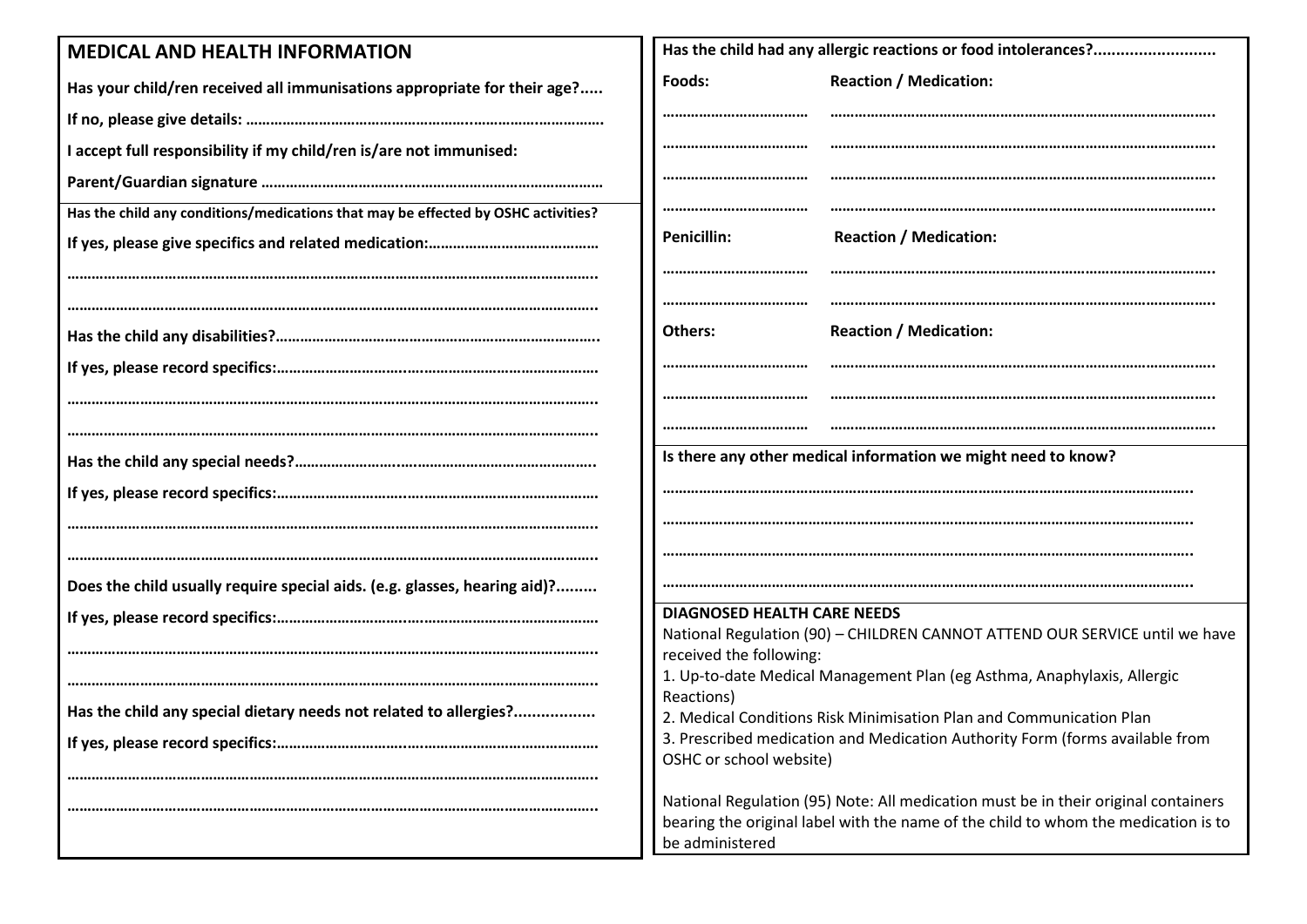| IS THERE ANYTHING MORE WE NEED TO KNOW?                                         | <b>BOOKINGS</b>                                                                                                      |         |                                                                   |                 |        |  |
|---------------------------------------------------------------------------------|----------------------------------------------------------------------------------------------------------------------|---------|-------------------------------------------------------------------|-----------------|--------|--|
| Is there any other information we need to know? Eg:- any personal, religious or |                                                                                                                      |         |                                                                   |                 |        |  |
| cultural practices/prohibitions. Comments on homework or behaviour              | <b>BEFORE SCHOOL</b>                                                                                                 |         |                                                                   |                 |        |  |
| management. Additional information about your child/family which would be       | Monday                                                                                                               | Tuesday | Wednesday                                                         | Thursday        | Friday |  |
| helpful for us to know?                                                         |                                                                                                                      |         |                                                                   |                 |        |  |
|                                                                                 |                                                                                                                      |         |                                                                   |                 |        |  |
|                                                                                 |                                                                                                                      |         |                                                                   |                 |        |  |
|                                                                                 |                                                                                                                      |         |                                                                   |                 |        |  |
|                                                                                 | <b>AFTER SCHOOL</b>                                                                                                  |         |                                                                   |                 |        |  |
|                                                                                 | Monday                                                                                                               | Tuesday | Wednesday                                                         | <b>Thursday</b> | Friday |  |
|                                                                                 |                                                                                                                      |         |                                                                   |                 |        |  |
|                                                                                 |                                                                                                                      |         |                                                                   |                 |        |  |
|                                                                                 |                                                                                                                      |         |                                                                   |                 |        |  |
|                                                                                 | <b>CONSENTS</b>                                                                                                      |         |                                                                   |                 |        |  |
|                                                                                 | Please initial next to each item to which you consent                                                                |         |                                                                   |                 |        |  |
|                                                                                 | I give consent for my child to be transported by ambulance in the event of                                           |         |                                                                   |                 |        |  |
|                                                                                 | an emergency                                                                                                         |         |                                                                   |                 |        |  |
| PARENTING PLANS / ORDERS relating to this child                                 | I give consent for a blood transfusion in the case of an emergency                                                   |         |                                                                   |                 |        |  |
|                                                                                 | I give consent for my child to watch PG rated movies and play/watch PG                                               |         |                                                                   |                 |        |  |
|                                                                                 |                                                                                                                      |         | rated games while at OSHC under the supervision of a staff member |                 |        |  |
|                                                                                 | I give consent for my child to be photographed/video-taped and for their                                             |         |                                                                   |                 |        |  |
|                                                                                 | image to be displayed on Seacliff Primary's website and newsletter that is<br>made available to the school community |         |                                                                   |                 |        |  |
|                                                                                 |                                                                                                                      |         |                                                                   |                 |        |  |
|                                                                                 | I give consent for my child to be photographed/video-taped and for their                                             |         |                                                                   |                 |        |  |
|                                                                                 | image to be displayed within the OSHC room and used for documentation                                                |         |                                                                   |                 |        |  |
|                                                                                 | I give consent to OSHC to provide my child with sunscreen when the UV<br>index is rated 3 or higher                  |         |                                                                   |                 |        |  |
|                                                                                 |                                                                                                                      |         |                                                                   |                 |        |  |